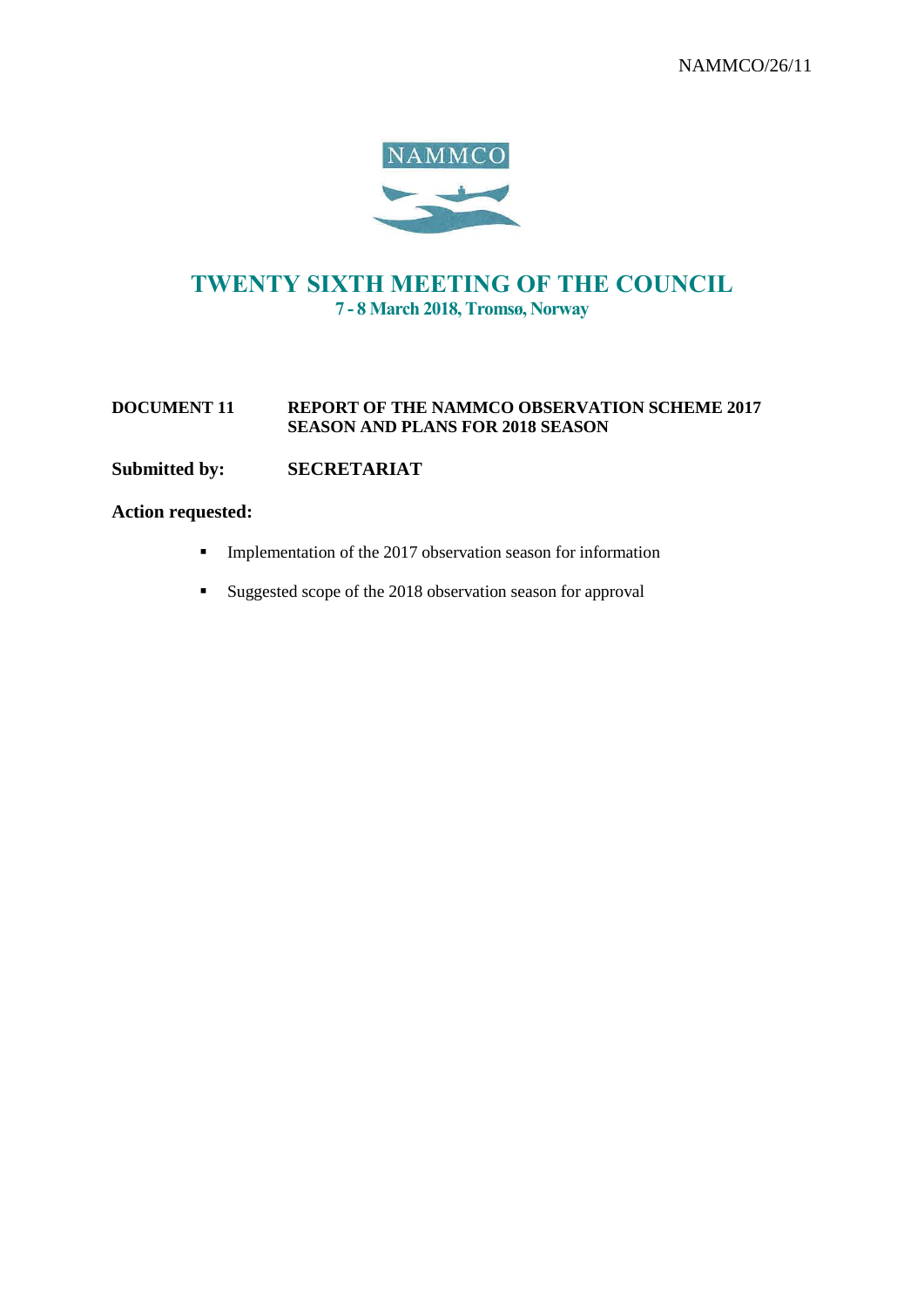## **REPORT OF THE IMPLEMENTATION OF THE 2017 SEASON OF THE NAMMCO INTERNATIONAL OBSERVATION SCHEME UNDER THE JOINT NAMMCO CONTROL SCHEME FOR THE HUNTING OF MARINE MAMMALS**

## **INTRODUCTION**

The following report has been prepared in accordance with article B.7.2 of the Joint NAMMCO Control Scheme for the Hunting of Marine Mammals.

Article B.7.2 states: "The Secretariat prepares an annual report of the observation scheme, in which the implementation of the scheme is described, for the review of Council. The document shall include reports of any violations, as well as other relevant comments."

## **PLANS FOR OBSERVATION ACTIVITIES**

In December 2016 the Secretariat developed a proposal for the scope and range of observation activities for 2017 with related budget for these activities. (Guidelines to Section B, item 14). The proposal was approved by Council by 1 January 2017.

The suggested scope for observation activities in 2017 was whaling in Iceland contracting two observers.

## **APPOINTMENT OF OBSERVERS**

Per item 11 of the Guidelines, member countries shall submit a list of observer candidates for the following year to the Secretariat by 15 November. The list shall include information on the qualifications of candidates, including their educational background, language skills, and experience in inspection or any other areas relevant to Council in its consideration of their appointment as NAMMCO observers.

For the 2017 season the list of nominated observer candidates was approved without changes by the Council by 1 January 2017.

### **OBSERVATION ACTIVITIES**

The scope of the observation scheme for 2017 was whaling in Iceland. When it became clear that no fin whale hunting would be carried out this season, one observer was contracted to observe the minke whale hunt. The observer was contracted for the period 26.06 – 18.07 with 26.06 and 18.07 representing travel dates, resulting in 21 days of observation.

The observer was onboard the two active minke whale hunting boats operating in 2017. He observed on three hunting trips onboard boat no I and one hunting trip on boat no II. Several chases were observed - some with shots being fired without hitting the whale and some without firing shots due to not optimal shooting position. During the whole observation period 2 minke whales were taken, both on the same boat, and no whales where struck and lost.

Two boats were active during the whole season and a total of 17 whales were taken. No struck and lost were reported. The total hunting season was from 2 June to 2 December with the last animal caught 24 July.

During his observations onboard boat I, 2 animals were taken out of a total of 10 for the whole season. The observer also observed 8 chases and shots being fired without hitting the whales. On boat II he observed 1 chase and one shot being fired without hitting the whale.